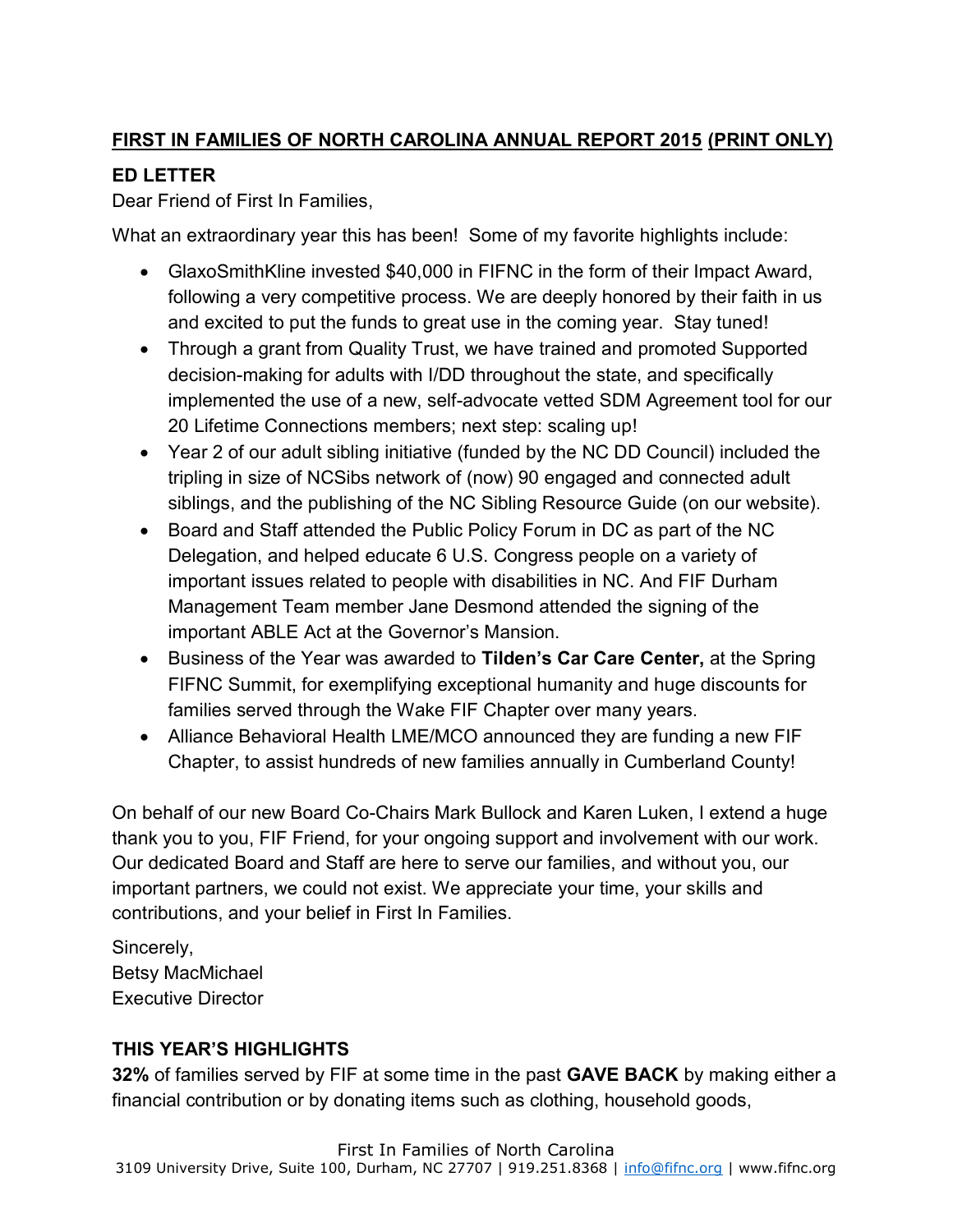appliances, furniture, and medical equipment to help meet the needs of other families 4,879 VOLUNTEER HOURS were logged to support FIF programs and initiative throughout North Carolina in FY 15-16

\$514,392.05 of in-kind contributions, donations and mini-grants were added to our public funding. This provided a RETURN ON INVESTMENT of \$.31 for each public dollar received.

# BOARD OF DIRECTORS FY 15-16

Karen Luken, President, Chapel Hill Mark Bullock, Co-President, Chapel Hill Peggy Balak, Secretary, Raleigh Robin McDuffie, Treasurer, Chapel Hill Members: Jillaine Baker, Rusty Bradstock, Adonis Brown, Chris Demetropoulos, Bonnie Nelson, Cynthia K. Parkey, Cheryl Powell, Pat Reid

### Volunteer

With the local FIF Chapter in your area or on a Lifetime Connections Personal Network Partner

Your business or community group can help First In Families serve more people

# **Donate**

Online at fifnc.org or to the First In Families Legacy Fund through Triangle Community Foundation

# FIFNC and the 13 Chapters in all 100 counties supported 2,137 families to meet 3,483 needs in FY 15-16 with:

- $\bullet$  Basic Needs 32%
- Other Requests 20%
- $\bullet$  Utilities/Housing  $-5\%$
- Camp/Respite Programs 8%
- $\bullet$  Household Items  $-7\%$
- $\bullet$  Education  $-7\%$
- Transportation 6%
- Therapy/Counseling  $-2\%$
- Technology  $-4%$
- Recreation  $-2\%$
- $\bullet$  Medical  $-2\%$
- $\bullet$  Home Repair/Modification  $-2\%$
- $\bullet$  Health & Wellness  $-3\%$